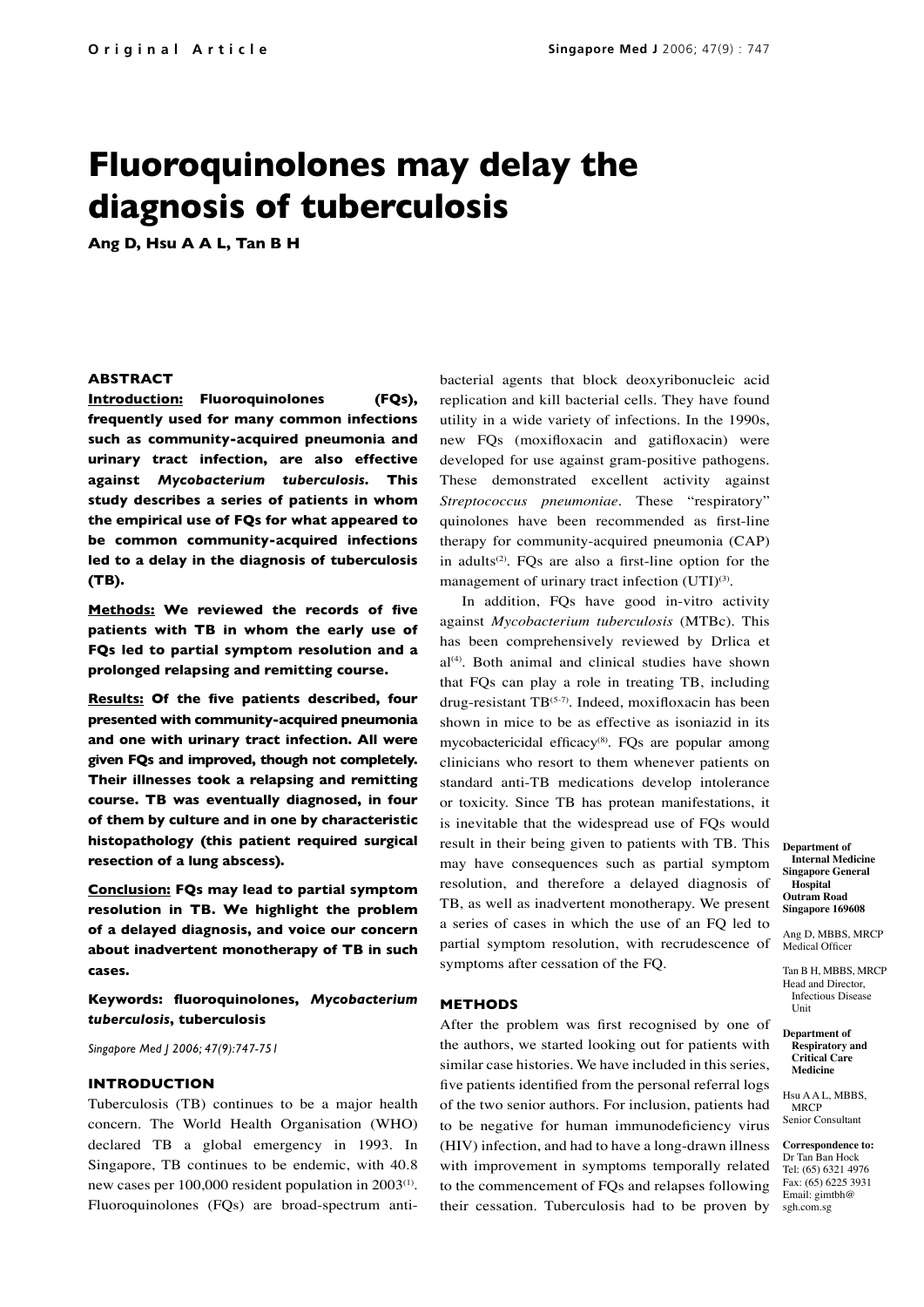a positive culture for MTBc or by a characteristic histopathology.

# **RESULTS**

## **Case 1**

A 97-year-old Chinese woman, with a 13-year history of diabetes mellitus, was admitted to our hospital in February 1999 with fever and anorexia. On examination, her general condition was good, with stable vital signs. She had left basal crepitations and bilateral expiratory rhonchi. Chest radiograph on admission showed bilateral lower zone opacities. The haemoglobin (Hb) was 11.5 g/dL, white cell count (WCC) was  $10.84 \times 10^9$ /L (77.5% polymorphs), and platelet count was  $309 \times 10^9$ /L. Serum for Legionella antibody was 1/128 (inconclusive). Laryngeal swabs were negative for acid-fast bacilli (AFB) on two occasions. Sputum cultures were negative.

The patient was started on intravenous (IV) ceftriaxone and oral erythromycin. Her antibiotics were changed to IV ceftazidime, and then IV imipenem, in quick succession, but the fever persisted. Because of unresolving fever and persistent infiltrates on chest radiographs, a bronchoscopy and bronchoalveolar lavage (BAL) was performed on March 3, 1999. The tracheobronchial tree was normal. Bronchial washings had 1+ polymorphs but no organisms on gram stain. BAL cultures were negative for bacteria and Legionella. A smear of the BAL fluid was negative for AFB.

Computed tomography (CT) of the thorax showed changes in the right upper lobe compatible with granulomas, suggestive of previous TB infection. There was also extensive consolidation in both lower lobes. The patient completed a seven-day course of imipenem and erythromycin. Temperature was low grade, and she was discharged on March 13, 1999 with 14 days' dosage of oral ciprofloxacin. On review at the outpatient clinic on April 5, 1999, the patient reported an improved sense of well-being and weight gain. However, serial chest radiographs taken between April and July 1999 showed persistent patchy densities in both lung bases, as well as in the right upper and mid zones.

In January 2000 she was re-admitted to the hospital with a three-week history of fever, chills and rigors. Prior to this admission, she had been treated at the government outpatient clinic for Klebsiella UTI with oral ciprofloxacin. On examination, there were bilateral basal crepitations. The blood count was unremarkable. Urine microscopy showed pyuria, but results of urine culture were not available. Chest radiograph on admission showed patchy nodular densities in the right mid-zone and both lower zones, consistent with bronchopneumonia. Two samples of sputum for AFB were negative on smears. Sputum for TB culture was not sent. A tuberculin skin test was read at 10 mm at 72 hours. Her temperature remained elevated after three doses of IV ceftriaxone. She was switched to oral ciprofloxacin, whereby her fever completely resolved. She was discharged with four days' dosage of oral ciprofloxacin.

On review at the respiratory clinic in February 2000, the patient reported that her appetite and well-being had improved after the recent course of antibiotics, but she had noticed intermittent episodes of fever once again. This was attributed to recurrent UTI because of persistent cloudy urine. She remained on follow-up at the respiratory clinic. Serial chest radiographs showed no progression. Between May 2001 and July 2001, the patient had three further admissions for fever and cough, and was treated for infective exacerbations of bronchiectasis. During these admissions, she received a variety of antibiotics including augmentin, cefepime, erythromycin, ciprofloxacin and piperacillin-tazobactam. She continued to have a low-grade fever.

In the third of these admissions (July 2001), she was discharged with home oxygen. In August 2001, a sputum sample sent from one of her earlier admissions was reported to grow MTBc, sensitive to streptomycin, rifampicin, isoniazid and ethambutol. Anti-TB therapy was started in August 2001 and completed in April 2002. The patient is currently well, with no requirement for oxygen and reports complete resolution of her fever.

### **Case 2**

A 37-year-old Chinese woman was referred to our hospital for persistent cough. Prior to this, she had been seen by several family physicians over an eightmonth period (between July 2001 and February 2002) for chronic cough. Her cough was productive of dark yellow sputum. She also gave a history of weight loss of 4 kg over the preceding eight months. There was no breathlessness, haemoptysis or chest pain. During the eight-month period, she had received a total of four courses of oral antibiotics. These included clarithromycin and ofloxacin, following which serial chest radiographs obtained between September 2001 and October 2001 had shown improvement of the right lower zone infiltrates.

On examination, she appeared well. She was afebrile with stable vital signs. There was no cervical adenopathy. The chest was clear to auscultation. Blood investigations showed Hb of 11.4 g/dL, WCC of 6.88  $\times$  10<sup>9</sup>/L, (63.2% polymorphs), and platelets of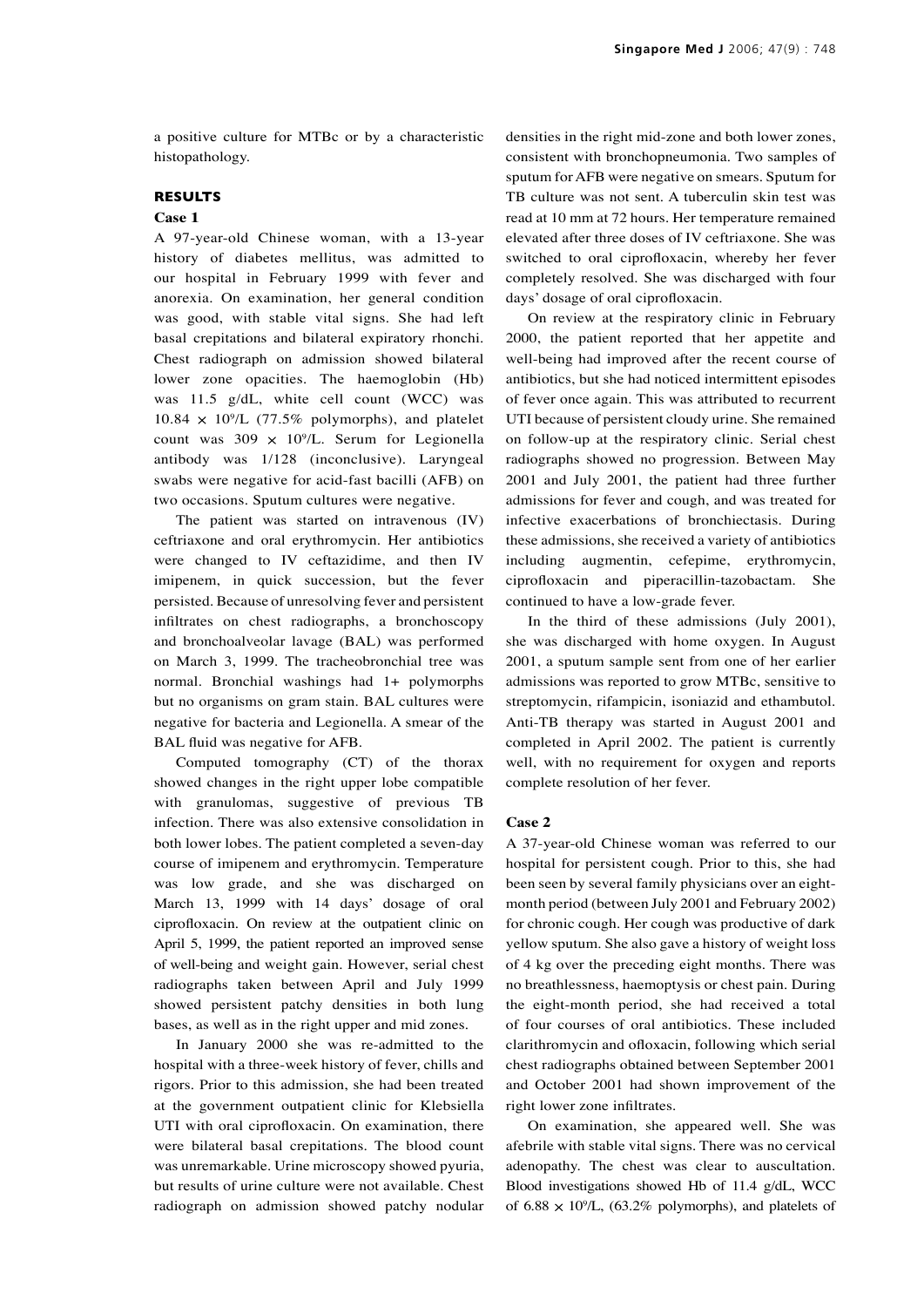$417 \times 10^9$ /L. Erythrocyte sedimentation rate (ESR) was 50 mm/h. Chest radiograph showed right lower zone infiltrates. She was sent home with oral ciprofloxacin, and sputum AFB smears were ordered. The sputum was positive for AFB and cultures yielded MTBc sensitive to streptomycin, rifampicin, isoniazid and ethambutol. She was recalled and given anti-TB treatment, to which she responded very well.

#### **Case 3**

A 62-year-old Chinese man was admitted to our hospital on July 10, 2000 with a three-day history of fever, chills, rigours, and cough productive of yellow sputum. On examination, his general condition was good. Crepitations were heard in the right mid-chest posteriorly. He had smoked heavily in the past and was known to have chronic obstructive lung disease with lung bullae. He had undergone coronary artery bypass three years before. There was also a history of psoriasis and of hypoplastic anaemia, for which he was on oxymethalone.

Blood investigations showed Hb of 12.2 g/dL, WCC of  $4.1 \times 10^9$ /L, (69.7% polymorphs), and platelets of  $225 \times 10^9$ /L. Chest radiograph showed right upper zone infiltrates. While breathing supplemental oxygen at 2 L/min, the  $pO_2$  was 74.5 mmHg and  $pCO_2$  was 31.8 mmHg. Blood cultures were negative, sputum was negative for AFB on smears. Sputum for gram stain showed polymorphs 2+, with no predominant organism. Sputum culture yielded *Streptococcus pneumoniae* (*S. pneumoniae)* with a minimal inhibitory concentration (MIC) to penicillin of 1.5 μg/ml and an MIC to ceftriaxone of 1.0 μg/ml. The strain was also resistant to chloramphenicol, erythromycin, tetracycline and trimethoprim-sulfamethoxazole. The patient was started on IV ceftazidime and IV erythromycin on admission, but was switched to IV vancomycin when the sputum culture result was received.

He remained febrile (up to 39ºC) in spite of vancomycin and underwent a BAL on July 14, 2000. The tracheobronchial tree was normal. Gram stain of the BAL fluid had 1+ polymorphs, but no organisms were seen. The culture was negative. BAL fluid was also negative for Legionella antigen by immunofluorescence and for AFB by smear. A repeat sputum culture grew *S. pneumoniae* with a similar susceptibility pattern. On July 21, 2000, levofloxacin was substituted for vancomycin. The temperature trended downwards, and he was discharged.

He was re-admitted on August 7, 2000 with fever and chills that had recurred after completion of levofloxacin. He had not been feeling well after discharge, but had not come back until the fever recurred (one day after completing levofloxacin). Clinical examination was not much changed, though this time bronchial breathing was heard in the right upper chest posteriorly. Blood counts were again unremarkable. Blood cultures were negative. He was started on IV ceftriaxone and then switched to IV clindamycin when he remained febrile. CT of the thorax revealed multiple air-fluid levels in the right upper lobe. This was attributed to infected bullae as he was known to have bullae. He was switched to oral gatifloxacin on August 16, 2000, and discharged on August 19, 2000 when the temperature appeared to be settling.

He was reviewed on August 22, and September 6, 2000. He had been monitoring his temperature at home, and the records showed that the temperature hovered between 37.0 and 37.7ºC. He reported feeling slightly better. The chest radiographs still showed upper lobe consolidation with air-fluid levels. He was maintained on oral gatifloxacin for two weeks, then switched to moxifloxacin for another two weeks without improvement in his sense of well-being or in his chest radiographs. The case was discussed and a decision was made for lobectomy.

Intraoperatively, the right upper lobe was found to be consolidated and plastered to the chest wall. A right upper lobectomy was performed. Histopathological examination revealed necrotising granulomatous inflammation characterised by areas of necrosis rimmed by epitheloid histiocytes, with scattered multinucleated giant cells. AFB were identified on Ziehl-Neelsen stains. Unfortunately, specimens sent for mycobacterial culture went missing. The patient was started on anti-tuberculous drugs (isoniazid, rifampicin, ethambutol and pyrazinamide). He gained weight and had an improved sense of well-being. He completed nine months of therapy.

#### **Case 4**

A 34-year-old Indonesian man, resident in Singapore for five years, first became symptomatic in March 2003 when he developed pain during micturition, as well as had episodes of gross haematuria. He was then on a job attachment in Germany and saw several doctors, who prescribed antibiotics for UTI. However, his symptoms persisted until he was given oral ciprofloxacin. After being symptom-free for a month, he again developed pain during micturition. He had no fever, headache, diarrhoea, cough or weight loss.

By this time, he had returned to Singapore and was referred to a urologist in our hospital. Another course of ciprofloxacin was given, resulting in improvement in his symptoms. An intravenous urogram was normal. In October 2003, his symptoms recurred and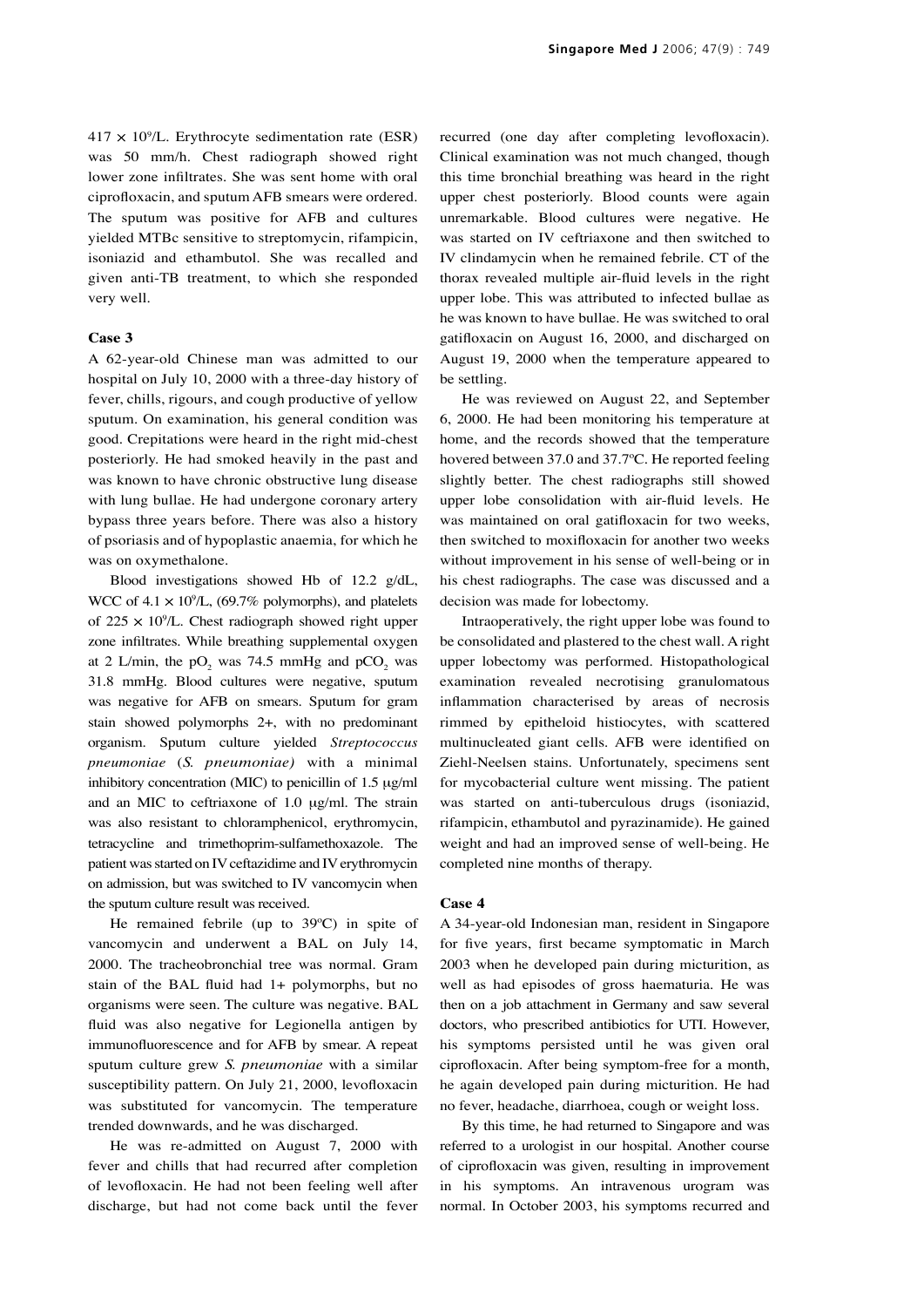a cystoscopy was performed, revealing a mass that, on biopsy, showed chronic inflammation. Urine was sent for TB cultures and these returned positive for MTBc. He was started on anti-TB drugs. There is no more gross haematuria and no more pain during micturition, but he continues to have frequency and is currently being evaluated for the complications of genitourinary TB, such as a contracted bladder.

## **Case 5**

A 42-year-old Chinese man with hepatitis C had endstage renal disease from chronic glomerulonephritis. He had received a renal transplant in 1993 but this was complicated by graft rejection. A transplant nephrectomy was performed in 1997, and he returned to haemodialysis. He presented on November 12, 2002 with fever, chills, rigours, and haemoptysis. On examination, he was febrile at 38.8ºC and tachypnoeic  $(SpO<sub>2</sub> 89%$  on room air). There were coarse crepitations in the chest and bronchial breath sounds in the left lower chest. Chest radiograph showed bilateral air space shadowing with right mid-zone opacity. The Hb was 9.7 g/dL, WCC was  $10.45 \times 10^9$ /L, (91.5% polymorphs), and platelets were  $199 \times 10^9$ /L. Sputum for AFB smear was negative on three occasions.

He received IV vancomycin, ceftazidime and erythromycin. The temperature began a downward trend from Day 3 of admission, and settled completely after he was converted to oral moxifloxacin on Day 6. He was discharged with one week's dosage of moxifloxacin. On review, he reported a marked improvement in his cough. Subsequently, a sputum sample sent during his admission returned positive for MTBc, sensitive to the usual first-line agents. He was commenced on anti-TB medications, and is currently well on follow-up.

## **DISCUSSION**

In the case histories above, we highlight HIVnegative patients (Cases 1-4) in whom the early administration of FQs may have contributed to partial treatment of TB, partial resolution of symptoms, initial negative cultures, and hence a prolonged clinical course. In Case 5, also HIVnegative, the symptoms resolved with FQs, but the diagnosis was not delayed as sputum TB cultures were ordered from the very outset. We use these case histories to make the following points: that the use of FQs in the empiric therapy of common community-acquired infections may lead to a delayed diagnosis of TB, and that partial symptom resolution may lead to a relapsing and remitting course (hence an emerging syndrome).

We are aware that existing guidelines for the management of community-acquired pneumonia and UTI recommend FQs as one of several options for first-line therapy<sup>(2,3)</sup>. Although these represented a small fraction of the large number of cases seen at our hospital, we do not know how many more patients had similar experiences, as this was not a systematic, institution-wide study of the problem. It is possible that there were many cases rather like that of Case 5, as TB cultures tend to be ordered very early in our hospital. These caveats notwithstanding, we feel that the sharing of these case histories with the general medical community is helpful, as the popularity of FQs is rising. We recommend that in Singapore, caution be exercised in applying guidelines that advocate FQs as first-line therapy in the empirical treatment of community-acquired infections. We also worry that such empirical use of FQs constitutes inadvertent monotherapy of TB, with its attendant risk of resistance development. As we do not test our MTBc isolates routinely for susceptibility to the FQs, we do not know if the MTBc isolates in our patients were FQ-resistant, but the literature suggests that there is an association between a short course of FQs and FQ-resistance in MTBc isolates<sup>(9,10)</sup>.

The link between the use of FQs for common conditions and a delayed diagnosis of TB has been made before. Dooley et al, working at a hospital in which FQs were recommended as first-line treatment for CAP, noted that 48% of patients who received FQs for empirical treatment for presumed bacterial pneumonia had a delay in the initiation of appropriate anti-TB treatment(11). Our case series is not a duplicate of theirs as the majority of the patients in the report of Dooley et al were HIV-positive. Despite criticisms of its methods, the study, like our case series, highlights one problem we may encounter in using FQs freely and empirically $(12)$ .

Our study does not permit us to comment on the possibility that short courses of monotherapy with FQs in a patient thought to have a bacterial infection but actually having TB, might be associated with the development of FQ resistance. However, the literature provides evidence for this. Ginsburg et al described an HIV-infected patient who presented with prostatic abscesses and who was given a sevenday course of levofloxacin followed by a six-day course of ciprofloxacin<sup>(9)</sup>. Urine cultures before and after abscess cultures after FQ therapy grew MTBc that could not be differentiated on molecular fingerprinting. The isolate prior to levofloxacin consumption was susceptible to FQs, but that after FQ consumption was resistant to all the FQs tested $(9)$ . Ginsburg et all tested all MTBc isolates from 55 adult patients with